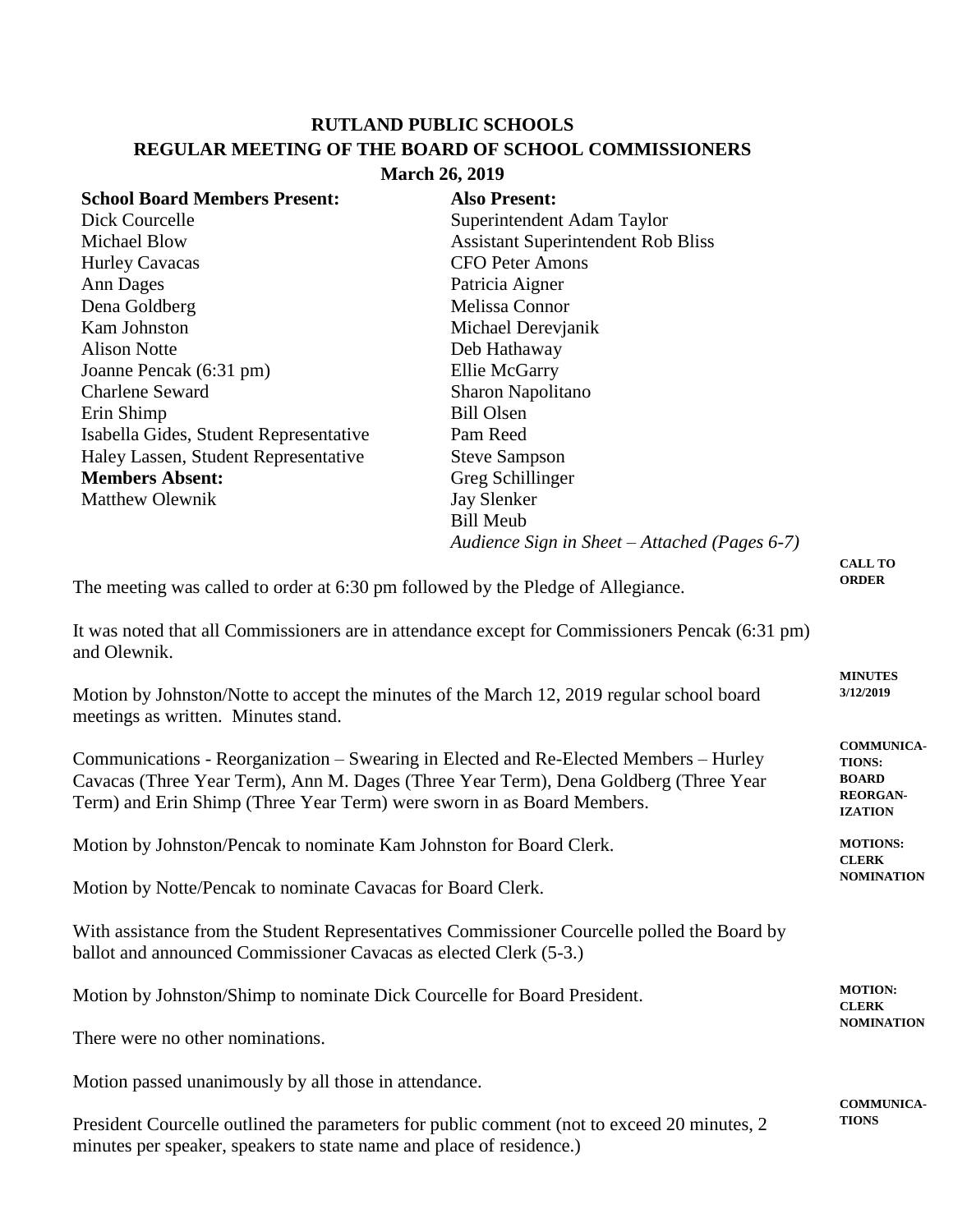The following citizens provided public comment:

- Ashley Oberg Concerns regarding Rutland Middle School
- Karen Kysar & Paul Cillo Concerns regarding Rutland Middle School
- Levi DiCastro Concerns regarding Rutland Middle School
- Tabitha Pohl-Moore, Rutland Area NAACP Concerns regarding racism and Black Lives Matter Flag
- Kevin Kiefaber Concerns regarding racism and Black Lives Matter Flag
- Kate Getz & Maria French, Volunteers, Vermont Peace and Justice Center, RCPS Seeing and Disrupting Racism Training and Black Lives Matter Flag
- Arantha Experience with racism at RHS
- Susan Ponto, Rutland Town, RCPS Teacher Black Lives Matter Flag
- Lisa Brown, RCPS Staff Member Concerns regarding RCPS Seeing and Disrupting Racism Training (Vermont Peace and Justice Center's credentials and actions)
- Arianna Experience with racism at RHS and Black Lives Matter Flag
- Nicole Moore, Rutland City Concerns regarding racism at RHS and Black Lives Matter Flag
- Marina Brown, Charleston, VT Black Lives Matter Flag
- Norman Cohen, Rutland City Black Lives Matter Flag
- Alis Hedlam, Rutland City Concerns regarding racism and Black Lives Matter Flag

The Board stopped taking public comment at 7:29 pm. On behalf of the Board, President Courcelle thanked the speakers for their input and advised the audience that some issues would continue to be discussed in executive session over the next few meetings.

School/Program Update – Student Representatives' Report – Grade 6 students at RIS participated in the Vermont Young Writer Program. Stafford Technical Center Administration and Staff visited partner schools to welcome new students. The STC Student House is under contract. At RHS: the Music in Our Schools Concert will take place on March 27, 2019, Global Studies and STEM Fair on March 28, 2019 and the GIN Conference on April 4, 2019. A Blood Drive is also scheduled at RHS.

New Neighbors – Black Lives Matters Flag Follow-up - President Courcelle advised the Board to consider public commentary with a reasoned and calm approach. Greta Solsa, Noah White, Jamison Evans and Alex White provided follow-up and logistics for displaying the Black Lives Matter Flag at Rutland High School. The students requested to raise the flag on the main flagpole at RHS, below the American Flag and the Vermont State Flag on April 12, 2019, the anniversary of the beginning of the American Civil War and for 400 days thereafter to mark 400 years since the start of the British slave trade in the Americas. They proposed the New Neighbors Club raising the Black Lives Matter Flag on April 12, 2019 and the RCPS Maintenance Specialist thereafter daily. They requested students and faculty have an option to attend on April 12, 2019.

Discussion ensued regarding RCPS Mission Statement relation to the students' request/proposal and acquisition of the Black Lives Matter Flag (we have one.)

Motion by Notte/Pencak to authorize raising the Black Lives Matter Flag on April 12, 2019 and flying the Black Lives Matter Flag for 400 consecutive days thereafter.

Commissioner Dages commended the students for their proposal and noted she had mixed feeling about flying the Black Lives Matter Flag. She stated she would like the Board to issue a statement regarding supporting the community and distancing the Board from politics.

**STUDENT REPRESENTA-TIVES**

**NEW NEIGHBORS BLACK LIVES MATTERS FLAG FOLLOW UP**

**MOTION: BLACK LIVES MATTER FLAG**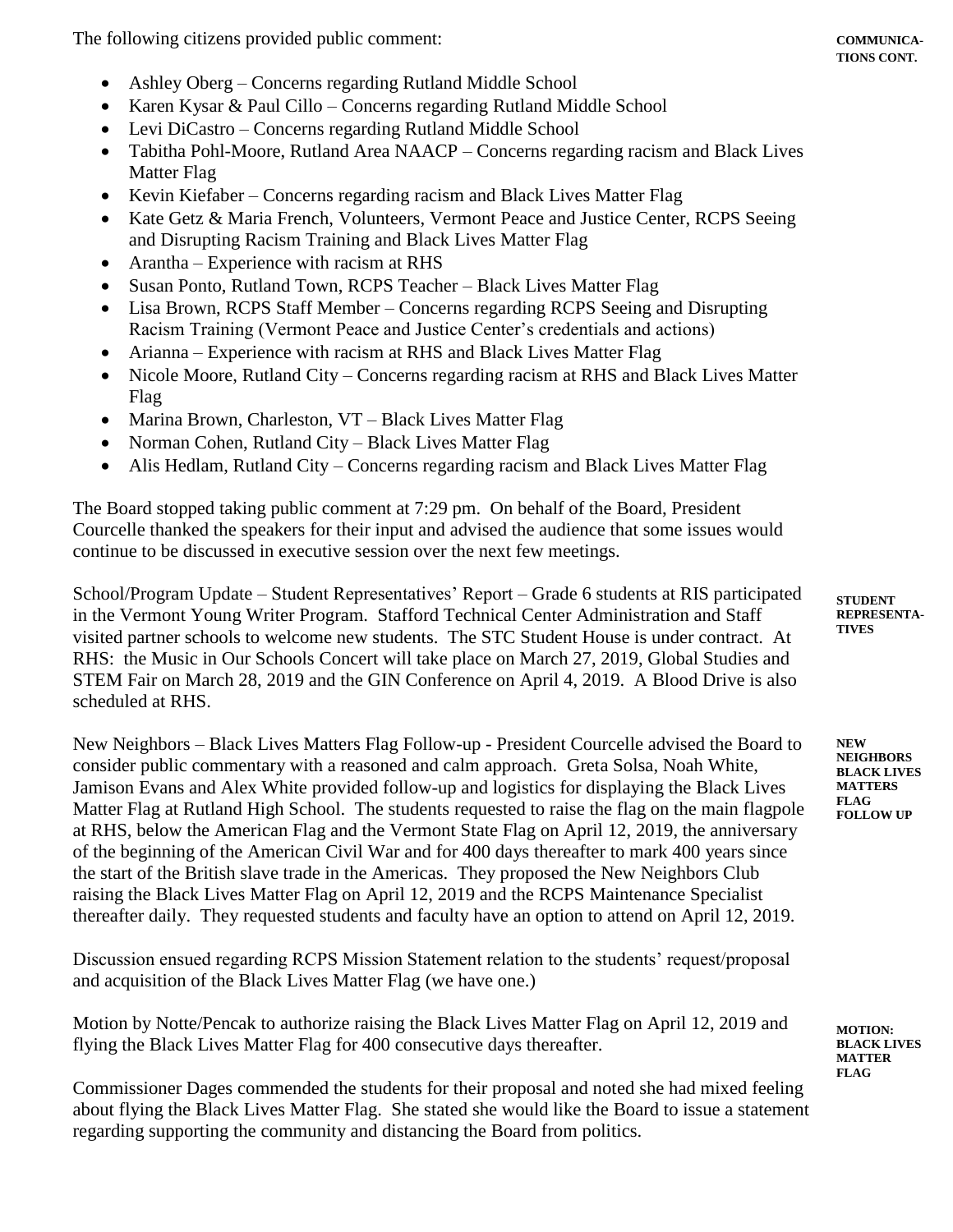Commissioner Goldberg noted her appreciation for the students framing their proposal to be "not political." She asked students review additional step presented at the March 12, 2019 meeting (Diversity and Equity Committee, more diverse selection of teachers and training.) She asked the student group what changes they would like to see if they came back at a later time (i.e. 5 years from now.)

Commissioner Notte stated that the flag policy could be adjusted and noted the anti-hate symbolism policy in place.

Commissioner Cavacas invited faculty and student to attend Board Committee Meetings.

Commissioner Johnston asked the student group if they would be offended if he pursued a motion to fly the POW MIA Flag.

**RECESS**

The Board recessed from  $7:52 \text{ pm} - 7:57 \text{ pm}$ .

Commissioner Johnston advised that he is a "policy guy" and would abstain from the vote due to policy concerns and to make a statement. He noted that his statement has nothing to do with the merits of the presentation.

Noah White responded to Commissioner Goldberg's prior question. He advised that he didn't think that visual change would be seen in five years, except for seeing a more diverse selection of students and teachers – representing Rutland as a more welcoming community. He noted: "you can't see racism without walking in the shoes of a person of color."

Motion carried with one abstention (Johnston.) Motion by Johnston/Cavacas to fly the POW MIA Flag for 5 days according to USC. The motion was tabled. Facilities and Finance – Contingency Charge for Keefe Gym Divider Curtain Replacement – Michael Derevjanik noted that the current divider at Keefe Gym was designed to last 10 years. It is now 20 years old and torn/ripped. Motion by Cavacas/Blow that the Board of School Commissioners approves the expenditure to the contingency account for \$18,845 for Tri-State Folding Partition Inc. of Chestnut Ridge, NY to replace the diving curtains at Keefe Gym. Discussion ensued regarding contingency status. If motion is approved, \$71,000 will remain in **MOTION: POW MIA FLAG MOTION TABLED FACILITIES & FINANCE MOTION: DIVIDING CURTAIN KEEFE GYM**

the contingency fund for the year ending June 30, 2019. Commissioner Johnston noted he would be voting not in favor of the motion due to the contingency fund itself.

Motion carried 8:1 (Johnston.)

Personnel - Motion by Shimp/Blow to approve the Licensed and Non-licensed sections of the Personnel Memorandum No. 591 dated March 21, 2019, with regret, as recommended by the Rob Bliss, Assistant Superintendent of Schools. **MOTION: PERSONNEL MEMO #591**

Personnel Memo No. 591 was reviewed by Assistant Superintendent Rob Bliss and is attached (Page 5.)

Motion carried with one abstention (Johnston.)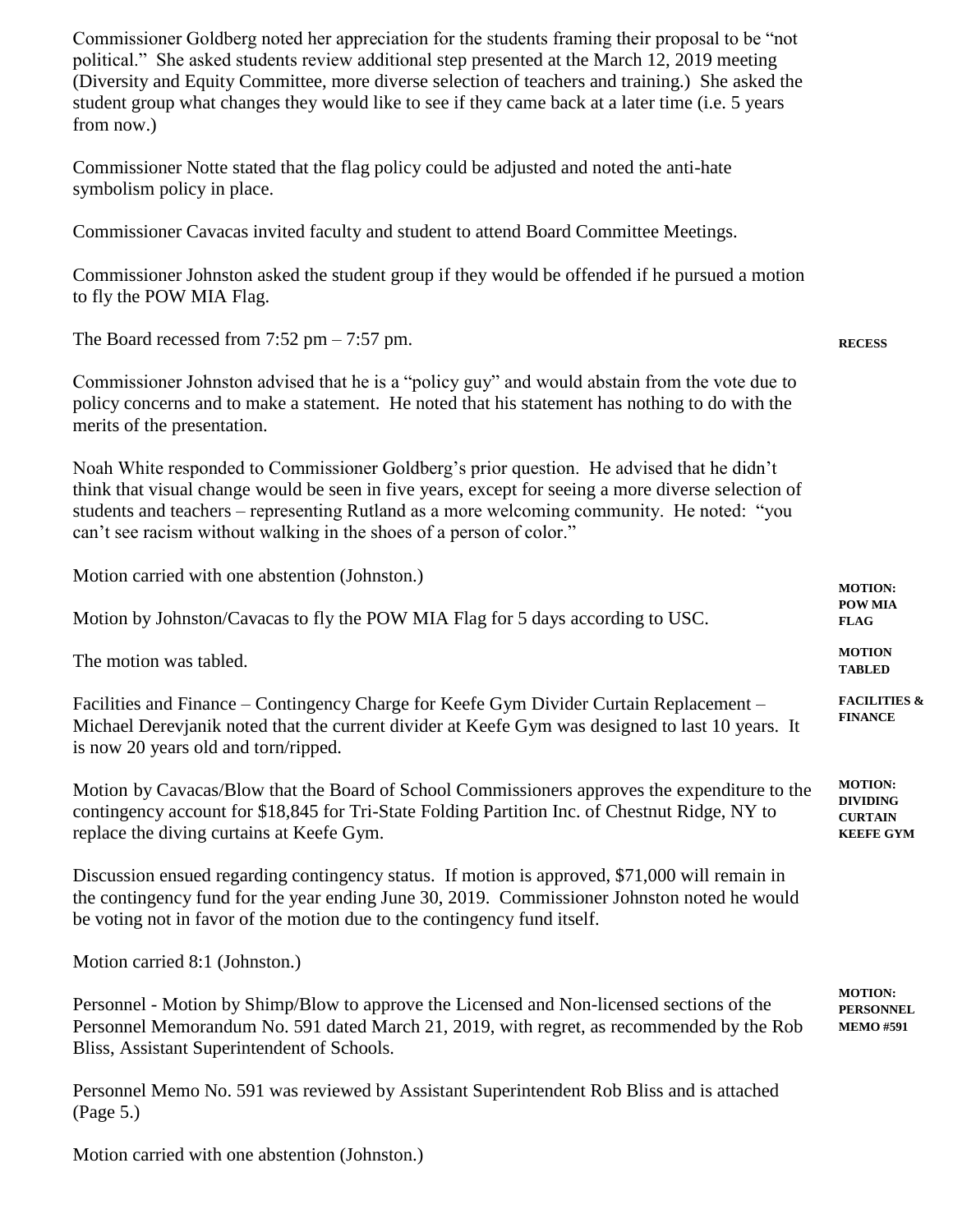| Motion Cavacas/Shimp that the Board grant an extension of contract for Rob Bliss, Assistant<br>Superintendent through the year 2022.                                                                                                                                      | <b>MOTION:</b><br><b>CONTRACT-</b><br><b>R. BLISS</b>               |  |
|---------------------------------------------------------------------------------------------------------------------------------------------------------------------------------------------------------------------------------------------------------------------------|---------------------------------------------------------------------|--|
| <b>New Business - None</b>                                                                                                                                                                                                                                                | <b>NEW/OLD</b><br><b>BUSINESS</b>                                   |  |
| Old Business - None                                                                                                                                                                                                                                                       |                                                                     |  |
| Motion by Pencak/Shimp at 8:11 pm for the board to convene to executive session for the purpose<br>of discussing matters, the premature release of information regarding those subjects which would<br>place the Board at a substantial disadvantage. Passed unanimously. |                                                                     |  |
| The Board came out of executive session at 9:00 pm.                                                                                                                                                                                                                       |                                                                     |  |
| Motion by Cavacas/Notte to have the Administrative Team come to the Board with a Plan of<br>Action to address the concerns brought to the Board regarding the Rutland Middle School by<br>April 9, 2019.                                                                  | <b>MOTION:</b><br><b>PLAN OF</b><br><b>ACTION FOR</b><br><b>RMS</b> |  |
| Motion passed unanimously by all those in attendance.                                                                                                                                                                                                                     | <b>MOTION:</b>                                                      |  |
| Motion by Cavacas/Notte to authorize the Chair to sign the mentor agreement with Jeanne Collins<br>through Kids Matter LLC for Rutland City Public Schools.                                                                                                               |                                                                     |  |
| Motion passed unanimously by all those in attendance.                                                                                                                                                                                                                     | <b>MOTION:</b>                                                      |  |
| Motion by Cavacas/Notte to authorize the Chair to sign the amendment to the employment<br>contract between Adam Taylor and the Rutland City Public Schools.                                                                                                               |                                                                     |  |
| Motion passed unanimously by all those in attendance.                                                                                                                                                                                                                     |                                                                     |  |
| Motion by Cavacas/Notte to adjourn at 9:05 pm.                                                                                                                                                                                                                            | <b>ADJOURN</b>                                                      |  |
| Motion carried.                                                                                                                                                                                                                                                           |                                                                     |  |

Respectfully submitted, Betty A. Kapitan, Recording Secretary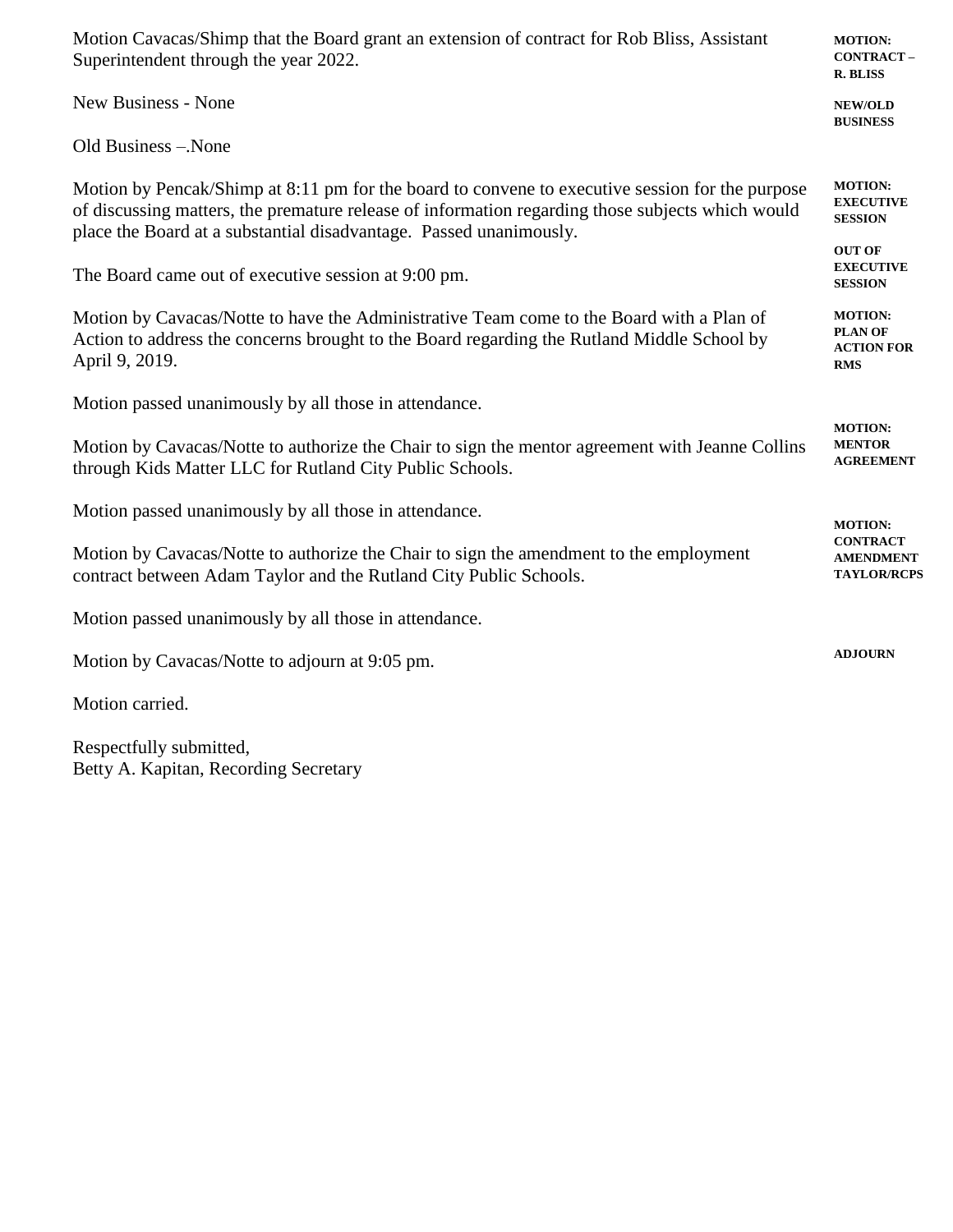| TO:   | Board of Education                               |
|-------|--------------------------------------------------|
| FROM: | Adam Taylor, Superintendent                      |
| DATE: | March 21, 2019                                   |
| RE:   | Personnel Memorandum – Licensed and Non-Licensed |

RESOLVE: That the LICENSED and NON-LICENSED SECTION OF THE PERSONNEL MEMORANDUM **NO. 591** dated **March 7, 2019,** be approved as recommended by the Superintendent of Schools.

## A. LICENSED SECTION

| Appointment<br>Name               | Position/Location                               | <b>Pro-rated Salary</b> | Effective          |
|-----------------------------------|-------------------------------------------------|-------------------------|--------------------|
| Michelle Lynn Goodrich            | EEE/Special Educator/PPLC                       | \$47,083                | 7/1/2019           |
| 2. Resignations                   |                                                 |                         |                    |
| Name                              | Position/Location                               |                         | Effective          |
| Carlene G. Looney<br>Jacob Stamey | <b>RN/RMS &amp; RIS</b><br>Special Educator/ASC |                         | 6/30/19<br>6/30/19 |

## B. NON-LICENSED SECTION

| 1. Resignation        |                   |           |
|-----------------------|-------------------|-----------|
| Name                  | Position/Location | Effective |
| Michelle Stuhlmeuller | Paraeducator/ASC  | 6/30/19   |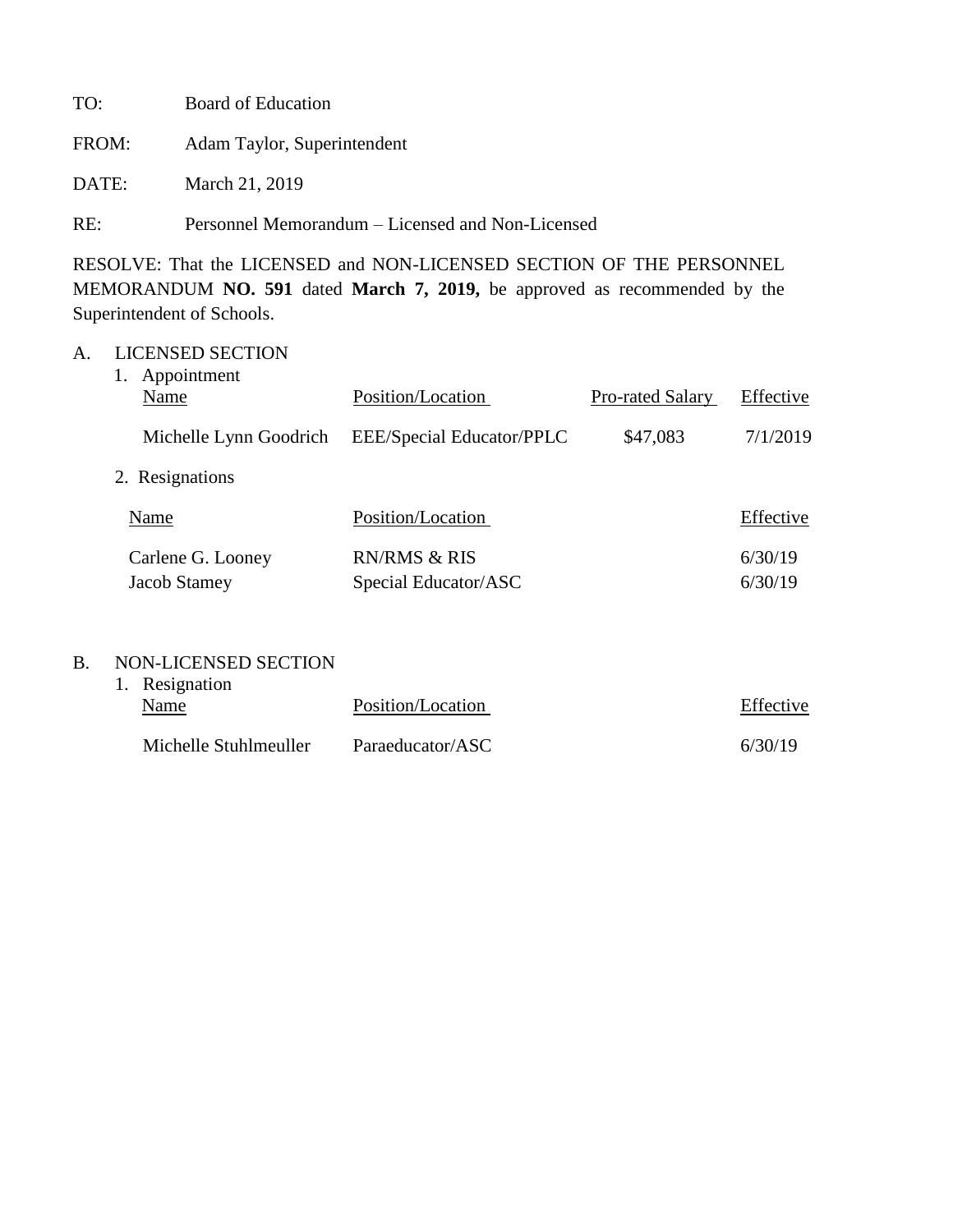$A - HUT |$  and Leach Alcorn - Rutland Rutland  $0.5811$  Fullo c. Bittonid Rutland Melinda FUTLAND TOWN SHERMAN HUNTER Judy Olson Rutland  $M.Hearn$ Rulland NANCY SPALDING-NRSS - SUDBURY Sharon Napolitano Sunterland Kevin Rutland City (Ash St Kietaher Sara Cuppli Kutland City Mary Britiners Rutland City Proctor atrida alonso MerINDA Humphary RUTAND CITY Lisa Ruan Rutland City Frica Zimmer Rutland City! Rutland istel Keith Noyman PAT HUNTER Rutland form Coneta Solsaa Rutland City Noan Wage Puisstnes 1 Rutlanch Jamison Evans Alex Where Preto Partner Don's Farenhort  $1^\prime$  CL Rutland town Marshalassel Rutland Cit Canilla Whittemore Mendon J. Alvine Micheld NOVEMBY COMEN Rutland City Jabonthe Pohl-Marc Reitland trea NAACP Wallugtord VT Michael J. Carwall: 35 Kendal (Ave, Prutland Rietland City.  $-li<1$ leadlam Fanie Evans w/ Monroe Lager Ruthand MIN Prumeg LT<br>Coultri / (50 & ence Deaugre Nhore son abend RN. hrison White Mayorut Harward Rutiand Andy Harwer &  $RJ+1$  is  $\frac{1}{2}$ Coviency Donovan Whitehall NY